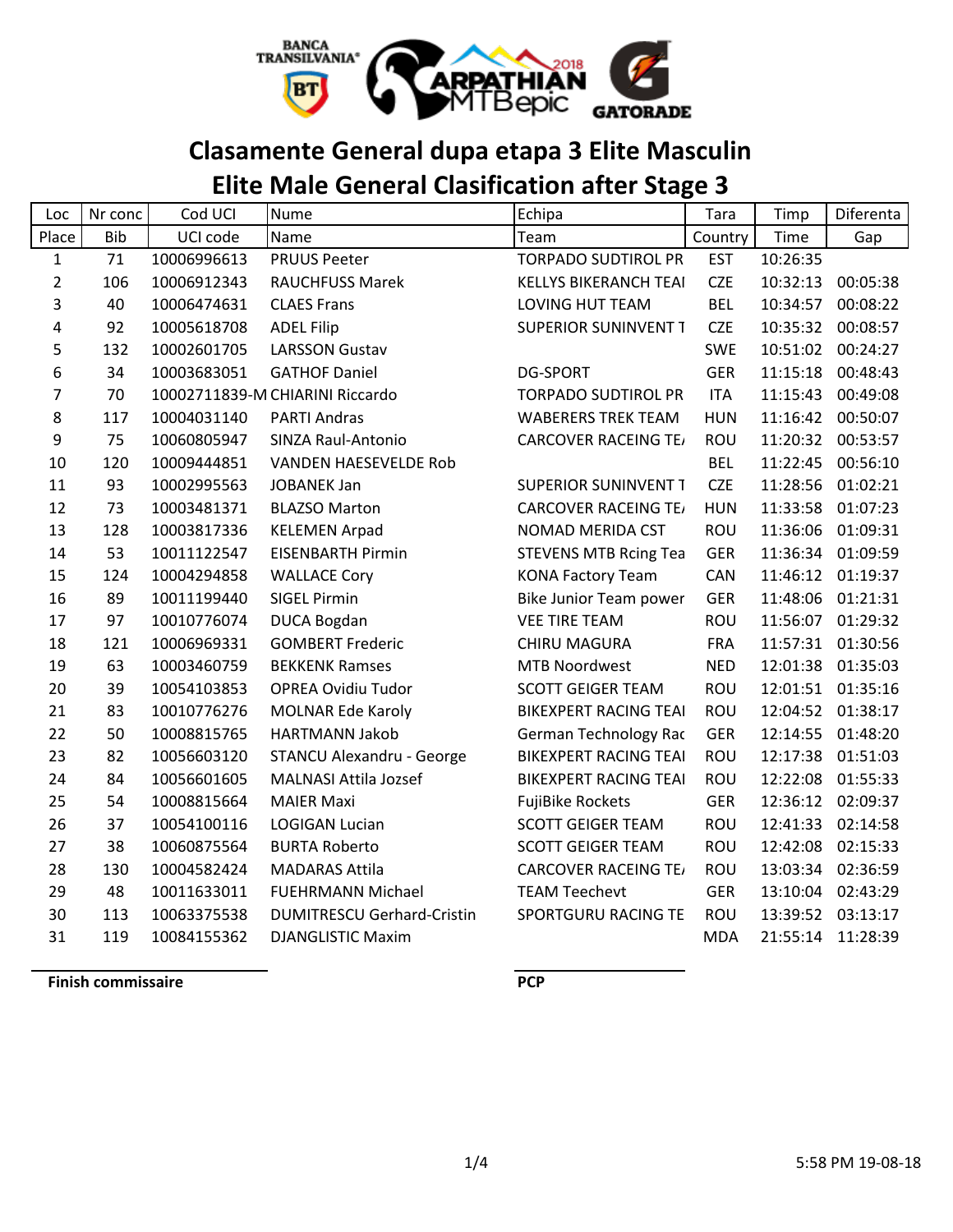

# **Clasamente General dupa etapa 3 Amatori 19-39 ani**

# **30-39 Amateurs General Clasification after Stage 3**

| Loc            | Nr conc        | Cod UCI     | <b>Nume</b>                   | Echipa                       | Tara       | Timp     | Diferenta         |
|----------------|----------------|-------------|-------------------------------|------------------------------|------------|----------|-------------------|
| Place          | <b>Bib</b>     | UCI code    | Name                          | Team                         | Country    | Time     | Gap               |
| $\mathbf{1}$   | 55             | ROU19901407 | <b>DOBAI Robert</b>           | NOMAD MERIDA CST             | <b>ROU</b> | 12:02:34 |                   |
| $\overline{2}$ | 112            | 10043874801 | <b>FERREIRA Valerio</b>       | <b>BTT LOULE</b>             | <b>POR</b> | 13:04:34 | 01:02:00          |
| $\mathsf{3}$   | 78             |             | MITITELU Andrei Nicolae       | <b>CARCOVER RACEING TE/</b>  | ROU        | 13:17:25 | 01:14:51          |
| 4              | 76             |             | <b>MURA Istvan</b>            | <b>CARCOVER RACEING TE/</b>  | ROU        | 13:29:00 | 01:26:26          |
| 5              | 133            |             | <b>ROSIORU Daniel Marius</b>  | PLAYBIKE XC RIDERS           | <b>ROU</b> |          | 13:30:02 01:27:28 |
| 6              | 127            |             | <b>DIACONESCU Radu</b>        |                              | ROU        | 13:57:45 | 01:55:11          |
| $\overline{7}$ | 19             |             | SOBENNICOV Andrei             | MTB.MD                       | <b>ROU</b> |          | 13:59:29 01:56:55 |
| 8              | 99             |             | <b>KOLOMEETS Anatoly</b>      |                              | <b>RUS</b> | 14:01:09 | 01:58:35          |
| 9              | 98             |             | <b>LEHACI Daniel</b>          | MCV CLUB VEJLE DENM.         | ROU        |          | 14:01:53 01:59:19 |
| 10             | 87             |             | PARASCHIVU Sergiu             | <b>CARCOVER RACEING TE/</b>  | <b>ROU</b> | 14:04:08 | 02:01:34          |
| 11             | 10             |             | CIOBANIUC Ciprian             |                              | <b>ESP</b> | 14:17:27 | 02:14:53          |
| 12             | 22             |             | <b>MUNTEAN Paul</b>           | <b>ACS VELOCITAS</b>         | ROU        |          | 14:35:35 02:33:01 |
| 13             | 66             |             | CATOIU Andrei                 | <b>XC RIDERS</b>             | ROU        |          | 14:58:11 02:55:37 |
| 14             | 12             |             | <b>SIMION Sabin</b>           | <b>HPM IASI</b>              | ROU        |          | 14:58:29 02:55:55 |
| 15             | 17             |             | PAL Bogdan Sebastian          | MTB RACING EAGLE             | ROU        |          | 15:03:01 03:00:27 |
| 16             | 77             |             | <b>KECSKES David</b>          | <b>CARCOVER RACEING TE/</b>  | <b>ROU</b> | 15:05:03 | 03:02:29          |
| 17             | 100            |             | <b>RYABININ Petr</b>          |                              | <b>RUS</b> |          | 15:05:56 03:03:22 |
| 18             | 86             |             | <b>GREC Georgian</b>          |                              | <b>ROU</b> |          | 15:07:52 03:05:18 |
| 19             | 15             |             | <b>CIUMER Maxim</b>           | MTB.MD                       | ROU        |          | 15:10:59 03:08:25 |
| 20             | 11             |             | <b>CATALIN Maxim</b>          | <b>EVERGREEN BIKING TEA</b>  | <b>ROU</b> | 15:28:57 | 03:26:23          |
| 21             | 60             |             | <b>SANDU Marc</b>             |                              | <b>ROU</b> | 15:30:24 | 03:27:50          |
| 22             | 88             |             | <b>SASU Robert</b>            | <b>SCOTT GEIGER TEAM</b>     | <b>ROU</b> | 15:32:13 | 03:29:39          |
| 23             | 28             |             | <b>NAGY Tiberiu</b>           | <b>VELOCITAS</b>             | ROU        | 16:13:44 | 04:11:10          |
| 24             | 94             |             | <b>NEAGA Lucian</b>           | <b>VELOX CYCLING TEAM</b>    | ROU        |          | 16:30:55 04:28:21 |
| 25             | 58             |             | JIPA Razvan - Andrei          | <b>EVERGREEN BIKING TEA</b>  | ROU        | 16:54:02 | 04:51:28          |
| 26             | $\overline{7}$ |             | ALEXANDRU Stefan Nicolae      | MTB RACING EAGLE             | ROU        |          | 16:57:53 04:55:19 |
| 27             | 49             |             | <b>TEBEICA Tiberiu</b>        | <b>BIKEXPERT RACING TEAI</b> | <b>ROU</b> | 17:04:34 | 05:02:00          |
| 28             | 5              |             | <b>DRAGAN Oliver</b>          | <b>EXPLORER BIKE TEAM</b>    | <b>ROU</b> | 17:06:33 | 05:03:59          |
| 29             | 74             |             | <b>STELLA David</b>           | <b>VELO</b>                  | <b>CZE</b> | 17:27:33 | 05:24:59          |
| 30             | 118            |             | <b>VALENTIN lancu</b>         | <b>BIKEXPERT RACING TEAI</b> | ROU        | 18:02:47 | 06:00:13          |
| 31             | 90             |             | <b>SANDU Mugurel</b>          | <b>SCOTT GEIGER TEAM</b>     | <b>ROU</b> | 18:07:30 | 06:04:56          |
| 32             | 64             |             | <b>CAMPIAN Horatiu - Alin</b> | FREERIDER.RO                 | <b>ROU</b> | 18:54:31 | 06:51:57          |
| 33             | 104            |             | DOBSOVIC Vojtech              | <b>KELLYS BIKERANCH TEAI</b> | <b>CZE</b> | 18:54:54 | 06:52:20          |
| 34             | 95             |             | <b>OLARU Mircea</b>           |                              | <b>ROU</b> |          | 19:54:31 07:51:57 |
| 35             | 116            |             | <b>GOLDRING Jeno</b>          | MESTERBIKE575 TEAM           | <b>HUN</b> | 20:07:14 | 08:04:40          |
| 36             | $\overline{2}$ |             | LAZAR Mihai                   |                              | ROU        | 20:14:13 | 08:11:39          |
| 37             | 65             |             | <b>IORDAN Constantin</b>      |                              | <b>ROU</b> | 20:17:10 | 08:14:36          |
| 38             | 6              |             | ROBU Andrei                   |                              | ROU        |          | 20:25:50 08:23:16 |
| 39             | 20             |             | <b>GERGELY Juhasz</b>         | EJETEJO VSE                  | <b>HUN</b> | 20:38:13 | 08:35:39          |
| 40             | 9              |             | PARCATA Daniel - Bogdan       |                              | ROU        |          | 20:54:56 08:52:22 |
|                |                |             | 2/4                           |                              |            |          | 5:58 PM 19-08-18  |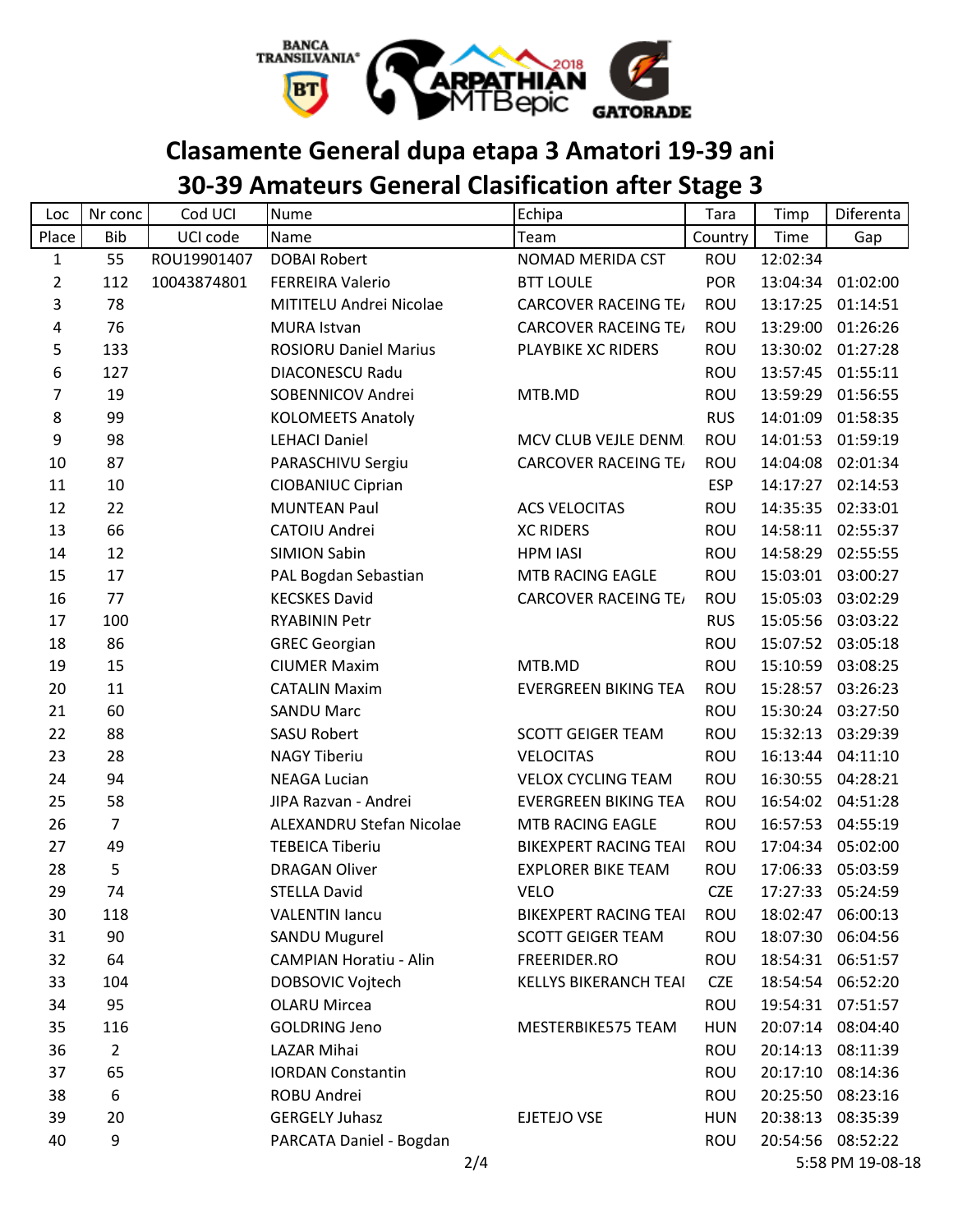

 1 GAVRILA Doru ROU 21:25:39 09:23:05 33 SMOCHINA Cristian ROU 22:27:24 10:24:50

### **Clasamente General dupa etapa 3 Amatori 40-49 ani 40-49 Amateurs General Clasification after Stage 3**

| Loc   | Nr conc | Cod UCI  | <b>Nume</b>                | Echipa                       | Tara       | Timp     | Diferenta |
|-------|---------|----------|----------------------------|------------------------------|------------|----------|-----------|
| Place | Bib     | UCI code | <b>Name</b>                | Team                         | Country    | Time     | Gap       |
| 1     | 51      |          | <b>GUTH Olivier</b>        | <b>VCSCP</b>                 | <b>FRA</b> | 13:23:05 |           |
| 2     | 115     | N-0290   | <b>IONASCU Marius</b>      | MAUS BIKE - TIBISCUS TE      | ROU        | 13:28:47 | 00:05:42  |
| 3     | 131     |          | <b>LEGNAVSKY Tomas</b>     |                              | <b>SVK</b> | 13:44:07 | 00:21:02  |
| 4     | 26      |          | JIDOVU Cristian            | <b>CS TIBISCUS</b>           | ROU        | 13:58:02 | 00:34:57  |
| 5     | 8       |          | PREDA Razvan               | <b>MPM PROMOUNTAIN</b>       | <b>ROU</b> | 14:43:33 | 01:20:28  |
| 6     | 18      |          | <b>APRODU Petru</b>        | MTB.MD                       | <b>ROU</b> | 14:45:47 | 01:22:42  |
| 7     | 85      |          | SEMERAD Ondrej             | <b>VELO</b>                  | <b>CZE</b> | 15:30:46 | 02:07:41  |
| 8     | 42      |          | <b>COMYN Hans</b>          | <b>BIKEXPERT RACING TEAI</b> | <b>BEL</b> | 15:35:48 | 02:12:43  |
| 9     | 13      |          | <b>MLOTEK Dariusz</b>      | <b>SGR SPECIALIZED</b>       | <b>POL</b> | 15:48:33 | 02:25:28  |
| 10    | 23      |          | <b>COCIUBA Teofil</b>      | <b>SPORT COMPETITION</b>     | ROU        | 16:29:04 | 03:05:59  |
| 11    | 35      |          | <b>DUDEK Bo Kamp</b>       | BG-BIKE / WTB / ROOBA        | <b>DEN</b> | 16:41:21 | 03:18:16  |
| 12    | 80      |          | <b>GHEDUZZI Ulisse</b>     | <b>SCOTT GEIGER TEAM</b>     | <b>ITA</b> | 16:42:55 | 03:19:50  |
| 13    | 30      |          | <b>MANASTIREANU George</b> | Sportul Pentru Tine          | ROU        | 17:59:39 | 04:36:34  |
| 14    | 105     |          | <b>MIRCEA Florescu</b>     | <b>BIKEXPERT RACING TEAI</b> | <b>ROU</b> | 21:06:22 | 07:43:17  |
| 15    | 108     |          | <b>SPORIS Augustin</b>     |                              | ROU        | 22:11:00 | 08:47:55  |
| 16    | 114     |          | <b>MANOLESCU Rares</b>     | <b>GIANT RACING TEAM</b>     | ROU        | 22:51:47 | 09:28:42  |
| 17    | 67      |          | <b>COSAC Vasile</b>        |                              | <b>ROU</b> | 23:11:37 | 09:48:32  |

## **Clasamente General dupa etapa 3 Amatori 50+**

#### **50+ Amateurs General Clasification after Stage 3**

| Loc   | Nr conc | Cod UCI  | INume.              | Echipa           | Tara       | Timp     | Diferenta |
|-------|---------|----------|---------------------|------------------|------------|----------|-----------|
| Place | Bib     | UCI code | Name                | Team             | Country    | Time     | Gap       |
| ┻.    | 16      |          | <b>VALLEE Rene</b>  | LA FORESTIERE    | <b>FRA</b> | 14:59:01 |           |
|       | 32      |          | SNOBEL Zdenek       | <b>BIKOMATIC</b> | CZF        | 15:01:48 | 00:02:47  |
|       | 129     |          | <b>CANTOR Ilya</b>  | <b>TRIFORECE</b> | USA        | 15:48:18 | 00:49:17  |
| 4     | 47      |          | <b>HEGGLIN Kurt</b> |                  | SUI        | 16:07:46 | 01:08:45  |

### **Clasamente General dupa etapa 3 Amatori Feminin**

#### **Amateurs Women General Clasification after Stage 3**

| Loc   | Nr conc    | Cod UCI     | lNume           | Echipa              | Tara       | Timp     | Diferenta |
|-------|------------|-------------|-----------------|---------------------|------------|----------|-----------|
| Place | <b>Bib</b> | UCI code    | Name            | Team                | Country I  | Time     | Gap       |
|       | 122        | 10081075210 | VULPE Alexandra | DAIMON CYLCING TEAN | ROU        | 20:39:26 |           |
|       | 14         |             | COTIGA Tatiana  | MTB.MD              | <b>MDA</b> | 21:28:11 | 00:48:45  |